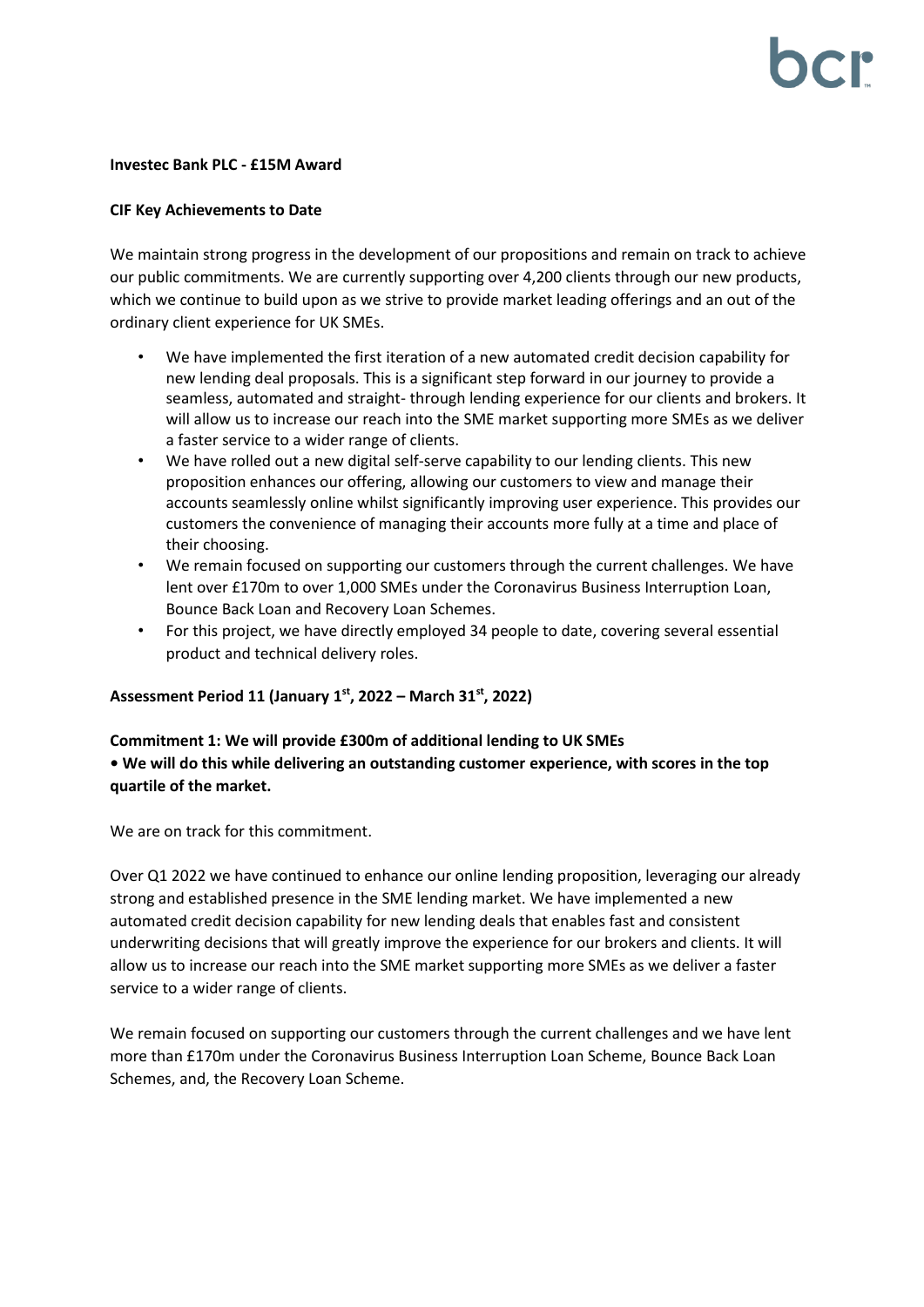# **Commitment 2: We will directly support more than 8,000 SMEs**

**• We commit to supporting over 8,000 SMEs with lending, deposits and other banking products over the next five years.**

We are on track for this commitment.

We are currently supporting more than 4,200 SMEs through our new product offerings and are on target to meet our commitments.

We are providing greater flexibility and choice in the management of surplus cash to over 2,800 SMEs through our Online Business Savings Account.

We are now supporting over 1,000 SMEs with a new digital self-serve capability. This new offering is enhancing our lending proposition, allowing customers to view and manage their accounts seamlessly online. This significantly improves user experience and provides our customers the convenience of managing their accounts more fully at a time and place of their choosing. We are currently working to offer this to all customers.

We continue to develop new, and enhance existing, product offerings across our propositions which will be delivered throughout 2022 to directly support UK SMEs.

**Commitment 3: We will match the contribution from the CIF with our own funds • Investec will match the contribution from the CIF, providing at least £15m of our own funds to ensure an even bigger impact on SMEs.**

**• We will spend the £15m awarded as set out and under appropriate governance and control in order to ensure that it provides material, long-term benefit to UK SMEs.**

We are on track for this commitment.

Investec remains committed to more than matching the £15m funding from BCR over the course of the business plan. We have to date invested £25.1m progressing this project, of which £10.4m has been drawn down from the CIF award, with the remaining £14.7m taken from Investec's own funds.

## **Commitment 4: We will directly create 40 new jobs**

**• The award will lead to the direct employment of over 40 full time staff, as well as considerable additional indirect employment through the provision of innovative banking services to SMEs. • We will also support a range of innovative SMEs as we purchase products and services from them as part of our build out and support them through growth banking services.**

We are on track for this commitment.

We have directly employed 34 people to date, covering several essential product and technical delivery roles.